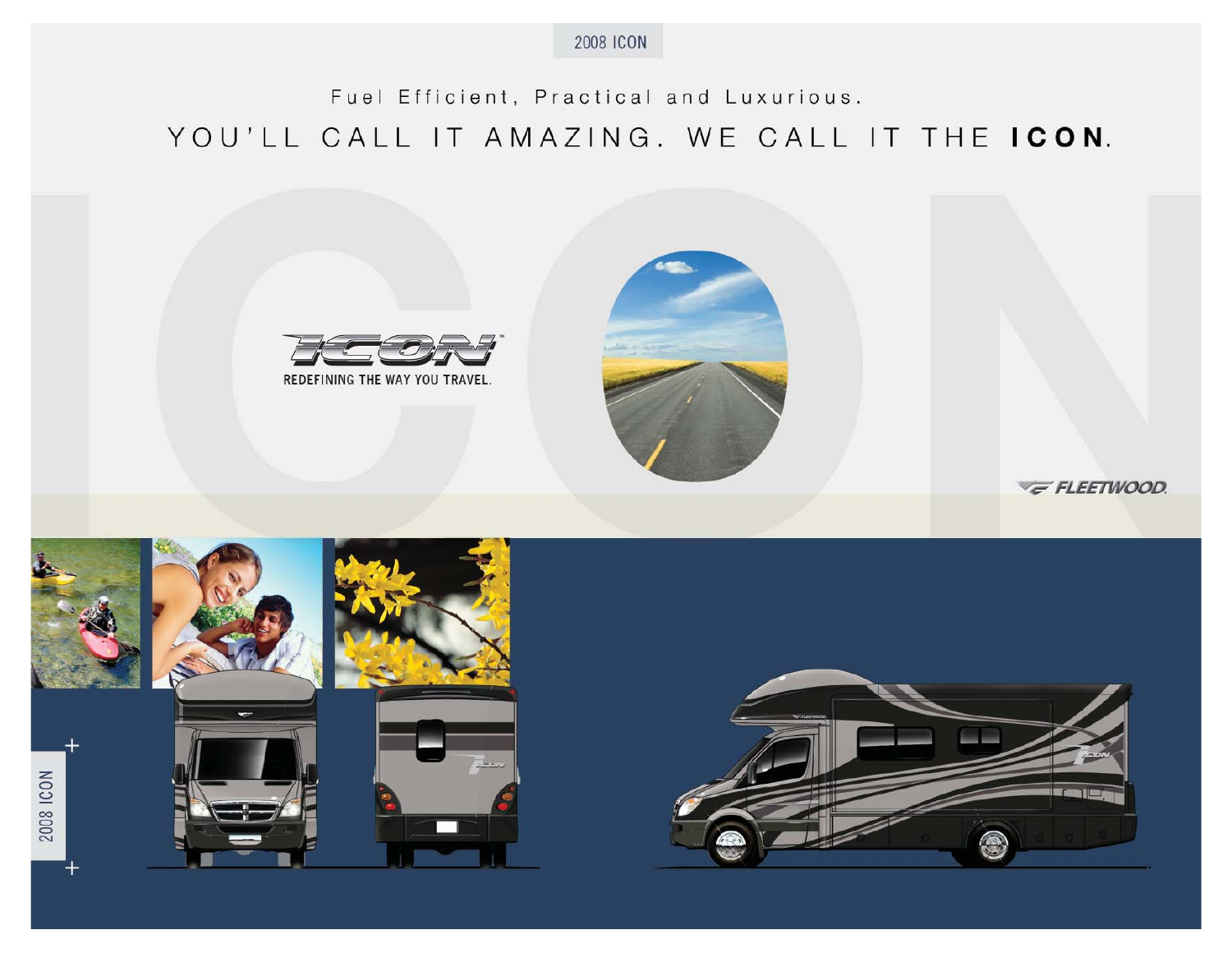# **FLOOR PLANSEXTERIOR GRAPHICS**







**2 4 A** Single Slide-Out



Interior Storage Capacity: 43 cu. ft. Exterior Storage Capacity: 33 cu. ft.

**2 4 D**



Interior Storage Capacity: 49 cu. ft. Exterior Storage Capacity: 45 cu. ft.



Seatbelt configuration may vary depending on options chosen.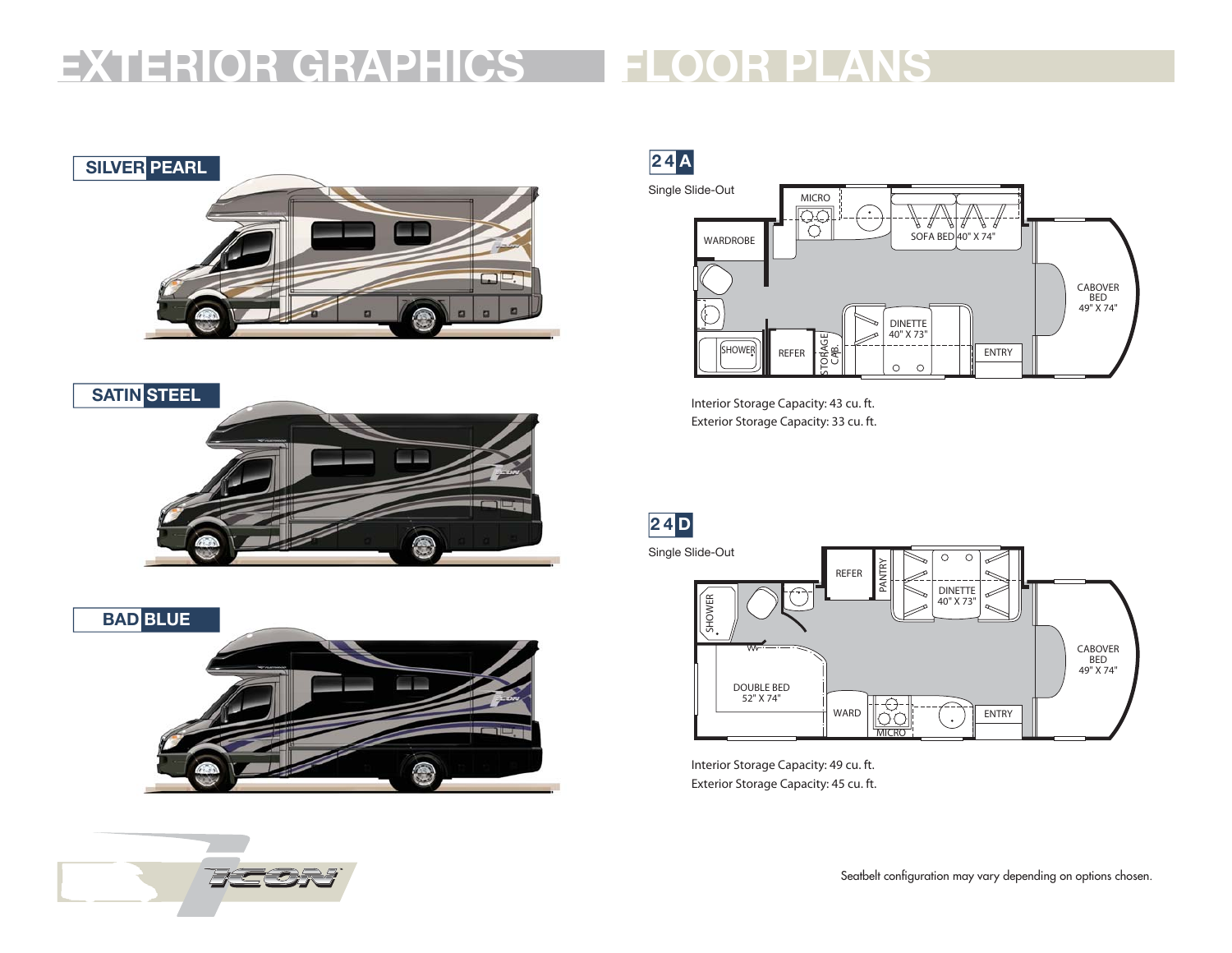# **FEATURES**

# **STANDARD FEATURES**

#### **Interior - Throughout**

- Corian<sup>®</sup> Solid Surface Countertops with Brushed Alu minum Accent
- Complete TuffPEX Plumbing System
- 12V Water Pump, Demand Operation
- 13,500 BTU Ducted Air Conditioner
- 25,000 BTU Furnace, Wall Mounted Thermostat
- 6 Gallon Water Heater, Electronic Ignition, Propane
- Curved Plywood, Hollow Core Doors and Integrated Face Frames
- Aircraft Style Overhead Construction withCurved Plyform Cabinet Doors and Integrated Accent Lighting
- Auxiliary Battery, Disconnect Switch on Central Monitor Panel
- Full-Length Linoleum, Fabrica® Area Rugs w/Anti-Skid Backing
- Deluxe Roller Bearing, Full Extension Drawer Guides & Transit-Ship Locks
- Water Pump Controller, On/Off Switches at Galley & Lavy
- Quality Constructed Furniture by Flexsteel ®
- Water Heater Bypass Valve Fresh Water System Winterization
- GFI Circuit Protection
- AC/DC Load Center w/12V Converter/Battery **Charger**
- Whole Coach Water Filtration System

### **Driver Convenience**

- Dodge® Sprinter Chassis, Turbo Diesel w/Adaptive ESP®, 3.0L CDI 6-Cylinder, 154HP, Automatic 5-Speed Transmission, Independent Front Suspension
- 3 Point Seat Belts at Driver & Front Passenger Seats
- In-Dash AM/FM/Radio w/CD, iPod Cable w/Full Controls, Aux Input on Face, MP3/ WMA, USB Slot, SD/Memory Card Input, Remote Control
- Power Windows & Door Locks
- Driver/Front Passenger Airbag Supplemental Restraint Syste m
- Driver/Front Passenger Adjustable/Reclining Bucket Seats w/Armrest and ComfortHeadrest
- Cockpit Area w/Tilt Wheel, Cruise Control, Dome Light, Beverage Cup Holders, Map Pockets, Courtesy Lights
- Folding Key w/Keyless Door Lock
- Cabover Bunk Ladder
- 49" X 74" Lifting Cabover Bed, Privacy Curtain & Sliding Side Windows

#### **Living Room**

- 19" LCD TV in Cabover or Midship (Dependent on Floor Plan) with Remote
- Home Entertainment System w/2 Speaker Audio System w/DVD, CD, Aux Input, Alarm, USB Input
- Ceiling Halogen Lights w/Wall Switches
- Day/Night Pleated Shades w/Fabric Wrapped Valance and Brushed Alu minum Accents
- Dinette w/2 Cup Holders, Convertible forSleeping
- Curved Plyform Dinette Base with Brushed Aluminum Toe Kick and Accent Lighting
- Flexsteel® Fabric Jackknife Sofa Bedw/Armrests (Select Models)
- Overhead Accent Feature Lighting
- **Galley**
	-
- 3 Burner Cooktop w/High Output/Piezo Igniter
- Dometic® 6 cu.ft. Refrigerator/Freezer
- Plyform Laminated Wood Doors and Drawers
- Microwave/Convection Oven w/Integrated Range Hood Fan and Light
- Brushed Aluminum Panel Refrigerator Inserts
- 16" Stainless Steel Round Deep Bowl Sink w/High Rise Single Lever Faucet and Sprayer

# **Bedroom (24D only)**

- Bedspread w/Pillow Shams
- Day/Night Pleated Shades w/Fabric Wrapped Valance and Brushed Aluminum Accents
- Decorative Reading Lights
- Curved Bed Base with Storage Compartment
- 50" x 72" Innerspring Mattress

#### **Bathroom**

- Bath Door w/Residential Passage Lock (Select Models)
- China Bowl Toilet w/Hand Sprayer
- Medicine Cabinet w/Wood Plyform Construction/Mirror/Soffit w/Halogen Lighting
- Shower Head w/Flexible Hose Extension
- Skylight/Roof Vent w/12V Fan
- Molded ABS Shower/Tub w/Surround (24A), Shower Pan (24D)
- Residential Style Metal Faucet w/Round Stainless Steel Sink
- Curved Shower Rod w/Roller Bearing Shower Rings w/Curtain
- Brushed Nickel Robe Hook and Towel Holder

# **Exterior - Throughout**

- High Gloss Tuff-Coat ® Smooth Fiberglass Exterior
- Outstanding Exterior Graphics and Styling
- Pass-Though Storage Compartment
- Large 1" (Inside Diameter) Water Tank Drain
- Rear Ladder
- Utility Compartment w/Holding Tank Dump Valves
- Debris Awning w/All Slide-Out Rooms
- Full Size Spare Tire
- Trailer Hitch w/7 Pin Electrical Hook-Up†
- Conveniently Located Fuel Fill on Driver Side B-Pillar
- Dual 6V Deep Cycle Auxiliary Batteries

# **Bod y Structur e**

- Vacu-bond® Floor
- Vacu-bond® Hull Lamination Process
- Royal Tuff-Ply Radius Roof w/Ducted A/C
- Corrosion Resistant Aluminum Tube HullFraming
- Sidewalls Framed w/1 1/2" Aluminum Tubing
- Molded Rear Wheel Trim Flares
- Molded Rear Wall/Ceiling Transition Tri m
- Molded Fiberglass Wraparound Front End Cap
- ABS Rear Bumper
- 26" Wide Radius Corner Entry Door w/Window
- Extruded Aluminum Running Boards w/Molded Rubber Inserts

#### **Storag e**

- Galvanized Battery Compartment Container & Lid
- Painted Aluminum Skin Luggage Doors w/Strut Assist, Paddle Latches, Stainless Steel Hinges
- Luggage Compartment Access Under Bed (24D Only)

# **OPTIONS**

### **Interior**

Covers**Exterior**• Full-Body Paint • Carefree Box Awning

Audio

• Exterior Wash Station• Heated Holding Tanks

- 15,000 BTU A/C with Heat Pump
- 15" LCD TV w/Remote Control
- Sirius Satellite Radio® (6 Month Subscription Included)
- Villa Jackknife Sofa Bed
- Fantastic Roof Vent (Galley Area)
- 6 Gallon 110V/LP DSI Water Heater

● Ultraleather<sup>™</sup> Driver/Front Passenger Seat

• 5.6" Color Rear Vision Camera w/One-Way

• Onan® 3.6kW Microquiet LP Generator